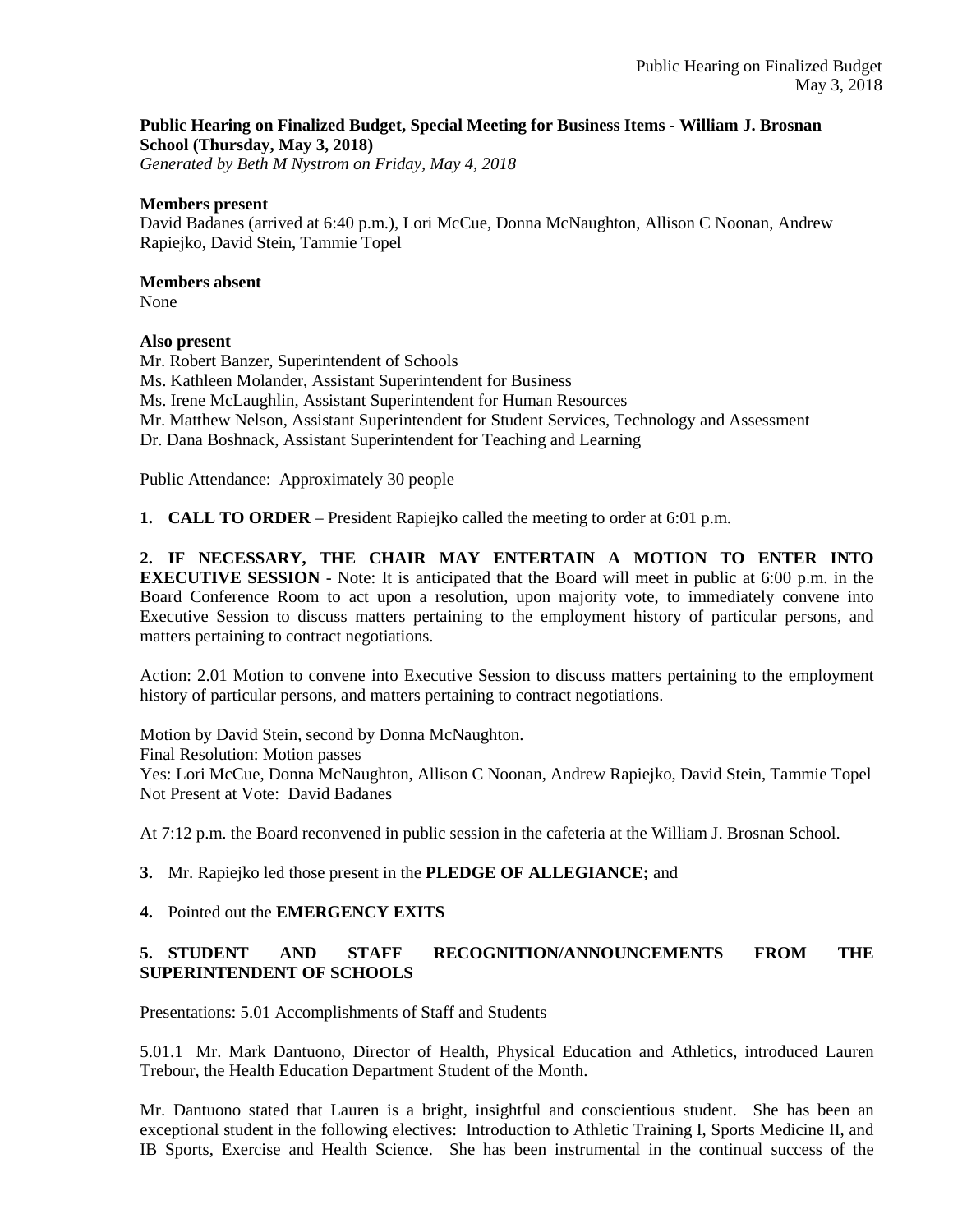CPR/AED Awareness Day at the high school. Lauren has worked as an Athletic Training Student Aide for the past two years where she begins each school year a month earlier than everyone else, willing to work with the head Athletic Trainer to ensure the safety of all student athletes. She is at every practice and every game for every sport, including during vacations. She helps prepare medical kits, AED's and emergency equipment for each team and will assist the athletic trainer with ice/heat applications and is on the side lines to assist whenever needed.

Mr. Dantuono stated that Lauren is a hardworking student who continually strives to reach her full potential. The class assignments Lauren has handed in exhibit exemplary skills in organization, cognitive thinking related to the material obtained in class, and proper execution of that knowledge in a practical setting. Lauren is proficient in developing well thought out conclusions and evaluating her results. She continues to strive for excellence in all her classroom activities and assignments. Lauren is responsible, trustworthy, and is truly a role model for other students.

President Rapiejko and Superintendent Banzer congratulated Lauren on her fine accomplishments and presented her with a commendation from the Board.

5.01.2 Mr. Mark Dantuono, Director of Health, Physical Education and Athletics, introduced Matthew Rooney, the Physical Education Department Student of the Month.

Mr. Dantuono stated that Matthew has always strived to take the most challenging courses he could handle which enable him to be a member of the National Honor Society. He has consistently increased the rigor of his program. He is a resourceful student who tries to work through problems on his own, using what he has learned before seeking help with challenging material. Matthew is confident and determined, and shows compassion to his classmates when working in groups. According to Matthew, Physical Education has always been his favorite subject since he was in elementary school. It offers a good way to stay active and gives him an opportunity to have fun and enjoy more than some other classes that have demanding workloads.

Physical Education teacher Shawn Scattergood stated that "Matthew is extremely bright, hardworking and friendly. He will do whatever it takes to perfect the craft he is working on. He is one of the most sincere individuals I have ever met. He is patient and kind and makes everyone feel like a valued member of the team. Matthew is always willing to help his fellow classmates during group activities." Mr. Dantuono stated that Matthew is truly a gifted individual who will succeed at whatever endeavor he pursues in the future.

President Rapiejko and Superintendent Banzer congratulated Matthew on his fine accomplishments and presented him with a commendation from the Board.

Mr. Banzer thanked everyone who attended the community forum regarding LIPA held on May  $1<sup>st</sup>$ . There was a lot of information given. Mr. Banzer stated that a bill has been introduced to the New York State Senate and a similar bill had been introduced in the Assembly by Assemblyman Levine.

## **6. BRIEF OVERVIEW OF THE PROPOSITIONS ON THE MAY 15, 2018 BALLOT**

Presentations: 6.01 Proposed 2018-2019 Budget

Mr. Banzer and Ms. Molander presented the 2018-2019 Budget Overview. Mr. Banzer reviewed the Mission, Vision, Core Values and Beliefs of the District. The Budget Priorities are to present a budget that supports the mission, vision, core beliefs and priorities of the district; continues historically low tax levy increases; and seeks efficiencies and savings. Mr. Banzer reviewed the budget development process and the following budget highlights: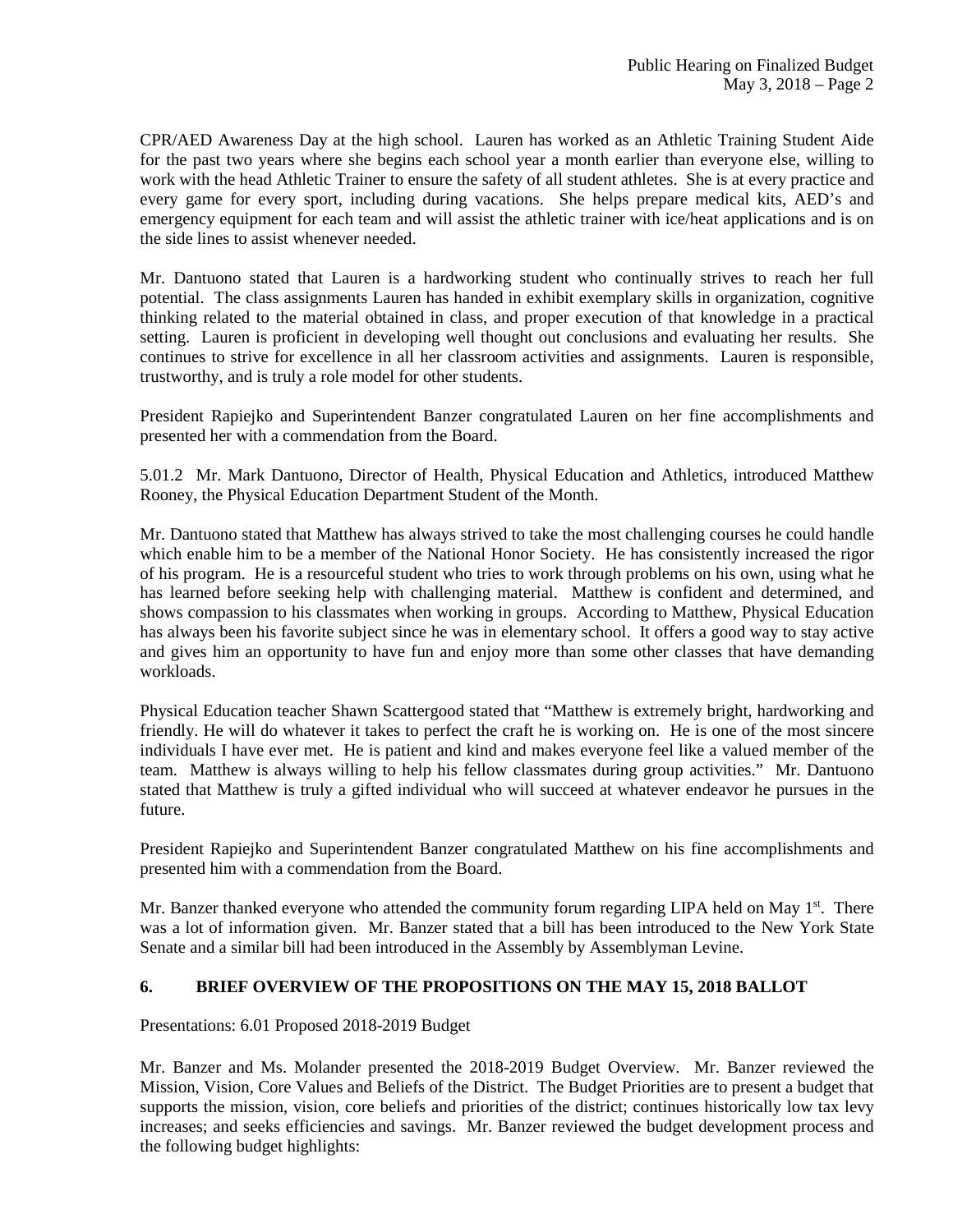- Maintain all instructional programs.
- Initiate new alternative high school program.
- Maintain all extra/co-curricular and athletic programs.
- Expand co-teaching model at elementary, middle and high schools.
- Expand 1:1 Chromebook initiative into  $9<sup>th</sup>$  grade.
- Upgrade Art and Music equipment (Pug mill and piano).
- Provide CPR Certification to certify students in grades 7 and 9.
- Include new physical education and athletic equipment (lacrosse helmets, treadmills, ellipticals, AEDs)
- Buildings and Grounds Department: Add 2 staff 1 maintenance and 1 grounds
- Enhance security measures: add security staff (15) and equipment (security vehicles).
- Continue Buildings and Grounds maintenance and capital projects districtwide.
- Upgrade High School Career Center to support and provide flexible collaboration/learning space.
- Provide Flexible Learning Space with moveable furniture/desks and chairs in Northport High School Computer Lab.
- Expand professional development and training for staff.

The Capital Projects in the 2018-2018 general fund are roof repair at the High School Gym, Bellerose Avenue Elementary School and Dickinson Avenue Elementary School; and window replacement districtwide as needed, totaling \$925,000. The Capital Projects for 2018-2019 from the Capital Reserve Fund are fencing/gates/bollards/doors/windows districtwide as needed; heating/ventilation upgrade/repair districtwide as needed, totaling \$900,000.

Mr. Banzer reviewed the 2018-2019 expenditures and revenue. Expenditures of \$166,810,831 are as follows: Program - \$126,861,543, Administrative - \$15,809,814, Capital \$24,139,024. Revenue of \$166,810,381 is as follows: Tax Levy - \$145,977,791, State Aid - \$16,040,121, Assigned Fund Balance - \$2,400,000, Use of Reserves - \$234,969, Miscellaneous Revenue - \$2,157,500.

The Budget History from 2013-2014 to the present proposed budget was reviewed. The 2018-2019 proposed budget is \$166,810,381 which is a budget to budget increase of 2.15%, Tax Levy increase of 2.10%, and allowable Tax Levy Limit (Capital Projects) of 2.38%. The estimated tax rate calculation is \$183.14 per \$100, an estimated increase of \$159 per year for property assessed at \$3,800.

Mr. Banzer reviewed the criteria for a contingent budget: The tax levy can be no greater than the prior year actual tax levy. No increase in the tax levy is permitted. The District must adhere to the contingent budget administrative cap. All non-contingent expenditure items must be removed from a contingent budget. Examples of non-contingent expenses include, but are not limited to, capital projects, most equipment and school bus purchases. A contingent budget would be \$164,894,247.

Mr. Banzer reviewed the three propositions on the ballot and the four candidates for three seats on the Board of Education. Meet the Candidates Night will be held on May 8<sup>th</sup> at 7:00 p.m. in the Northport High School Library. Voting will take place on Tuesday, May 15<sup>th</sup> from 6:00 a.m. to 9:00 p.m. at Fifth Avenue Elementary School, Dickinson Avenue Elementary School and the William J. Brosnan School.

**7. COMMUNITY QUESTIONS REGARDING THE PROPOSITIONS ON THE MAY 15, 2018 BALLOT** (If you wish to address the Board, please fill out a card and hand it to the District Clerk)

| <b>Name</b>  | Comment                                                                                     |
|--------------|---------------------------------------------------------------------------------------------|
| Laura Cassar | Read a statement to the Board regarding parents' concerns about decreasing the number       |
| Parent       | of classes for the $2nd$ grade for 2018-2019 which would increase the number of students in |
|              | each class from 17 to 22 or 23.                                                             |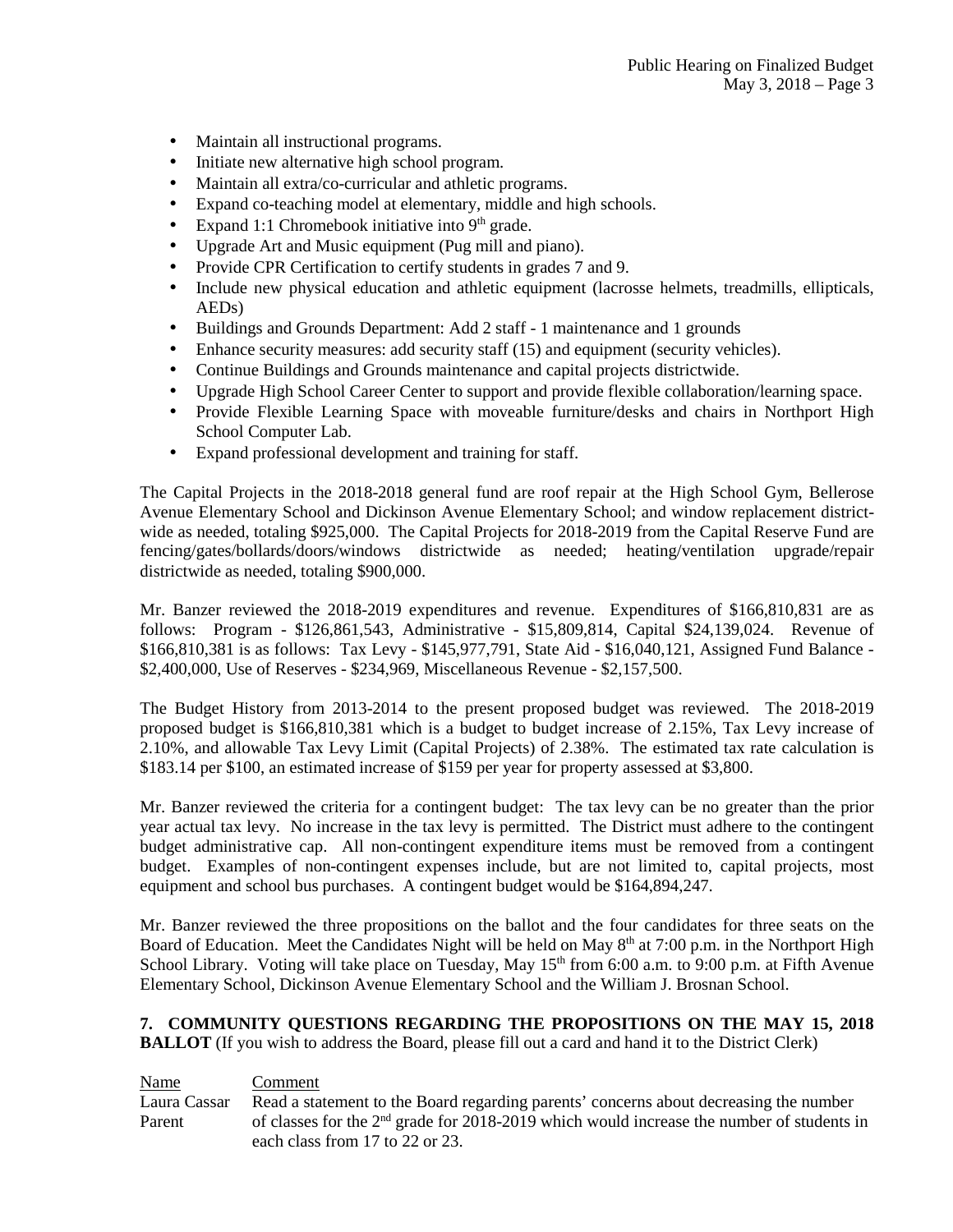# **8. ADJOURN PUBLIC HEARING AND CONVENE INTO SPECIAL BUSINESS MEETING**

At 7:45 p.m. the Board adjourned the Public Hearing and convened into a Special Business Meeting.

Procedural: 8.01 Designation by the Board President of Board Members to bring voting returns to the William J. Brosnan School (Election Headquarters) on May 15, 2018 from Fifth Avenue Elementary School, Dickinson Avenue Elementary School and William J. Brosnan School

Trustee McNaughton will bring the voting returns to Election Headquarters from Fifth Avenue Elementary School, Trustee Noonan will bring the voting returns to Election Headquarters from Dickinson Avenue Elementary School, and Trustee Topel will bring the voting returns to Election Headquarters from the William J. Brosnan School.

## **9. APPROVAL OF MINUTES**

Action: 9.01 Minutes Recommendation to approve the following minutes:

9.01.1 March 1, 2018 - Special Meeting

9.01.2 March 8, 2018 - Special Meeting

9.01.3 March 15, 2018 - Special Meeting

9.01.4 March 22, 2018 - Special Meeting

9.01.5 April 3, 2018 - Special Meeting

9.01.6 April 12, 2018 - Special Meeting

9.01.7 April 24, 2018 - BOCES Vote

Motion by Donna McNaughton, second by Allison C Noonan. Final Resolution: Motion Passes Yes: David Badanes, Lori McCue, Donna McNaughton, Allison C Noonan, Andrew Rapiejko, David Stein, Tammie Topel

## **10. SUPERINTENDENT'S REPORT, GENERAL - FOR BOARD ACTION**

Action: 10.01 Personnel Actions Report Recommendation to approve the attached Personnel Actions Report

Motion by David Stein, second by Lori McCue. Final Resolution: Motion Passes Yes: David Badanes, Lori McCue, Donna McNaughton, Allison C Noonan, Andrew Rapiejko, David Stein, Tammie Topel

President Rapiejko announced the retirement of Patricia Essenfeld, Dickinson Avenue Elementary School Principal, and Robert Holm, Maintenance Mechanic II.

Mr. Rapiejko recognized David Storch, Chairperson of Science and Technology, on his appointment of tenure.

Action: 10.02 Appointment of Election Workers

Recommendation to appoint the following Election Workers for the May 15, 2018 Budget Vote and Election of Trustees:

Lori Drucker, Cathy Brindisi, Antoinette Brown, Laura Conti, Margaret Gardiner, Barbara Kaminski, William Masucci, Carole Dickter, Elaine, Picone, Mary Esposito, Barbara Oestel, Phyllis Milano,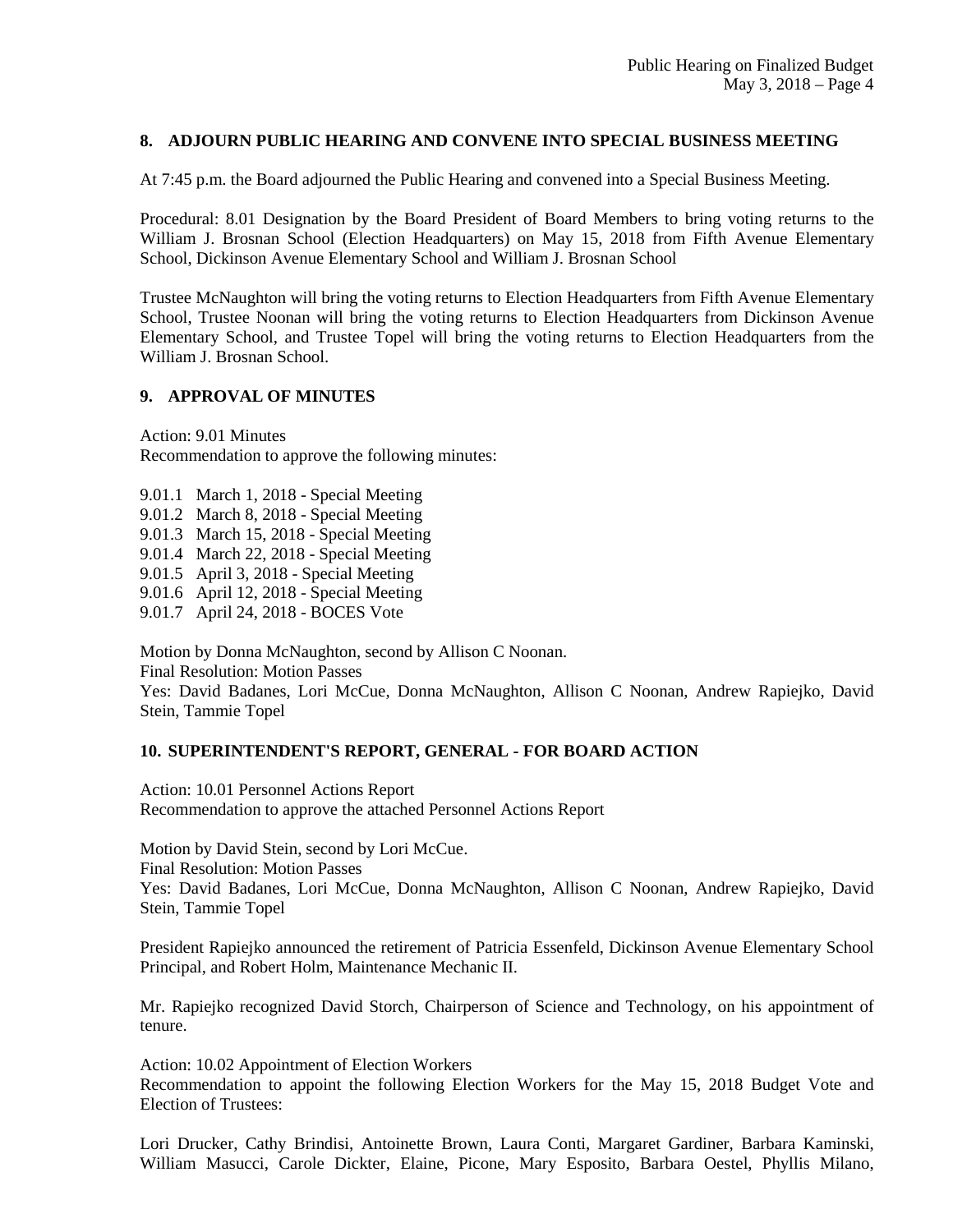Maureen O'Brien, Barbara Cipullo, Helen Ensmenger, Eva Koch, Joseph Perry, Kathleen Perry, Aida Pintouri-Bould, Jeanne Rogers, Estelle Troglio, Susan Lee, Jane Hudson, Joseph Maione, Dorothy Walsh, Mia Bechtold, James Bealle, Stephanie Bernhardt, Isabelle Carpentier, Marion Cochrane, Ken Doyle, Arthur Koch, Stephanie Manzi, Pat Naples, Nancy Seals, Janet Hayes, John Killelea, Dayna Zielinski

Motion by David Stein, second by Lori McCue. Final Resolution: Motion Passes Yes: David Badanes, Lori McCue, Donna McNaughton, Allison C Noonan, Andrew Rapiejko, David Stein, Tammie Topel

## **11. SUPERINTENDENT'S REPORT, FINANCIAL - FOR BOARD ACTION**

Action: 11.01 Donations to the District Recommendation to approve the following donations to the District:

11.01.1 \$250.00 from Vaughan and Lawrence Kusko to the Lt. Commander Christopher Tragna Memorial Scholarship

11.01.2 \$200.00 from Charles and Barbara Beck to the Robert Rothar Memorial Scholarship

Motion by Donna McNaughton, second by Allison C Noonan. Final Resolution: Motion Passes

Yes: David Badanes, Lori McCue, Donna McNaughton, Allison C Noonan, Andrew Rapiejko, David Stein, Tammie Topel

Action: 11.02 Urban Studies Field Trip Donation Recommendation to approve the following resolution:

"BE IT RESOLVED, that the Board of Education hereby gratefully accepts a donation of \$402 from Northport-East Northport residents whose names are more fully set forth in the attached document, for the purposes of covering the cost of transportation for the Northport High School Urban Studies class field trip on March 26, 2018 and increase the 2017-2018 budget code A2110.4161.30.2903 by \$402 for this purpose.

BE IT RESOLVED, that the Board of Education hereby approves an increase in the revenue code A2705 of the 2017-2018 budget by \$402 with the understanding that this increase in revenue is the result of donations from Northport-East Northport residents."

Motion by Donna McNaughton, second by Allison C Noonan.

Final Resolution: Motion Passes

Yes: David Badanes, Lori McCue, Donna McNaughton, Allison C Noonan, Andrew Rapiejko, David Stein, Tammie Topel

Action: 11.03 Music in the Parks Field Trip Donation Recommendation to approve the following resolution:

"BE IT RESOLVED, that the Board of Education hereby gratefully accepts a donation of \$4,205 from Northport-East Northport residents whose names are more fully set forth in the attached document, for the purposes of the Northport High School Chorus/Orchestra Music in the Park field trip and to increase the 2017-2018 budget code A2110.4010.00.2100 by \$4,205 for this purpose.

BE IT RESOLVED, that the Board of Education hereby approves an increase in the revenue code A2705 of the 2017-2018 budget by \$4,205 with the understanding that this increase in revenue is the result of donations from Northport-East Northport residents."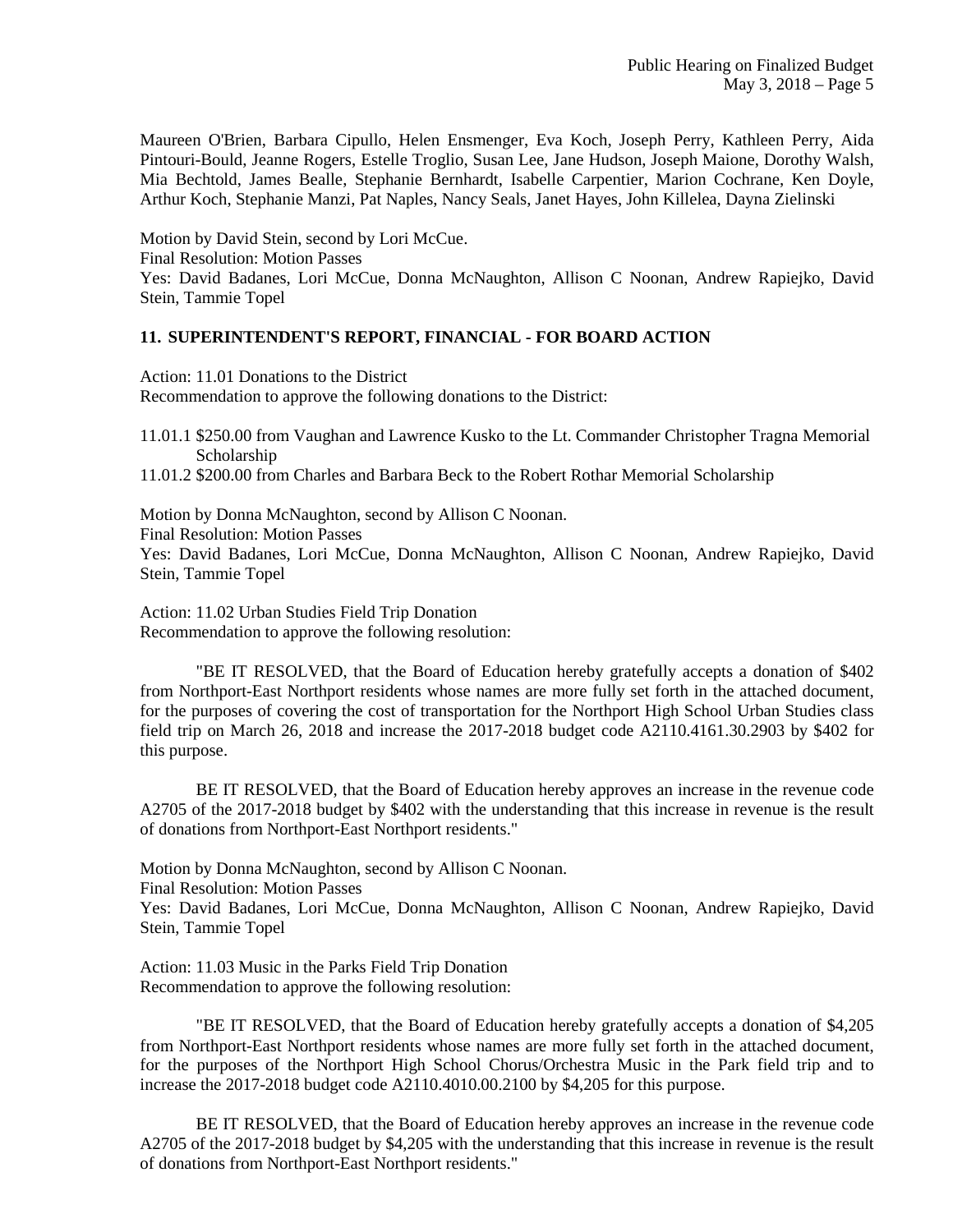Motion by Donna McNaughton, second by Allison C Noonan.

Final Resolution: Motion Passes

Yes: David Badanes, Lori McCue, Donna McNaughton, Allison C Noonan, Andrew Rapiejko, David Stein, Tammie Topel

Action: 11.04 Health Services Contracts

Recommendation to authorize the Board President to sign a contract with the following district to provide Health Services for Northport-East Northport students attending school in that district during the 2017- 2018 school year:

11.04.1 Mineola Union Free School District, one (1) student attending Solomon Schechter @ \$826.00, totaling \$826.00.

Motion by Donna McNaughton, second by Allison C Noonan. Final Resolution: Motion Passes Yes: David Badanes, Lori McCue, Donna McNaughton, Allison C Noonan, Andrew Rapiejko, David Stein, Tammie Topel

Action: 11.05 Internal Audit Report

Recommendation to receive the Internal Audit Report from Nawrocki Smith LLP on the Initial Risk Assessment Pertaining to the Internal Controls of District Operations, February 2018

Motion by Donna McNaughton, second by Allison C Noonan.

Final Resolution: Motion Passes

Yes: David Badanes, Lori McCue, Donna McNaughton, Allison C Noonan, Andrew Rapiejko, David Stein, Tammie Topel

Action: 11.06 Albrecht, Viggiano, Zureck & Company, P.C. Recommendation to approve an Engagement Letter between the Northport-East Northport Union Free School District and Albrecht, Viggiano, Zureck & Company, P.C. for preparation of the District's June 30, 2018 financial statements.

Motion by Donna McNaughton, second by Allison C Noonan.

Final Resolution: Motion Passes

Yes: David Badanes, Lori McCue, Donna McNaughton, Allison C Noonan, Andrew Rapiejko, David Stein, Tammie Topel

Action: 11.07 Daniel Viola

Recommendation to approve a Supplementary Education Services Agreement between the Northport-East Northport Union Free School District and Daniel Viola for a conference day presentation for faculty and staff, in the amount of \$1,600.00

Motion by Donna McNaughton, second by Allison C Noonan.

Final Resolution: Motion Passes

Yes: David Badanes, Lori McCue, Donna McNaughton, Allison C Noonan, Andrew Rapiejko, David Stein, Tammie Topel

Action: 11.08 Claims Auditor's Report

Recommendation to approve the Claims Auditor's Reports for Warrants and Schedule of Claims for payments dated: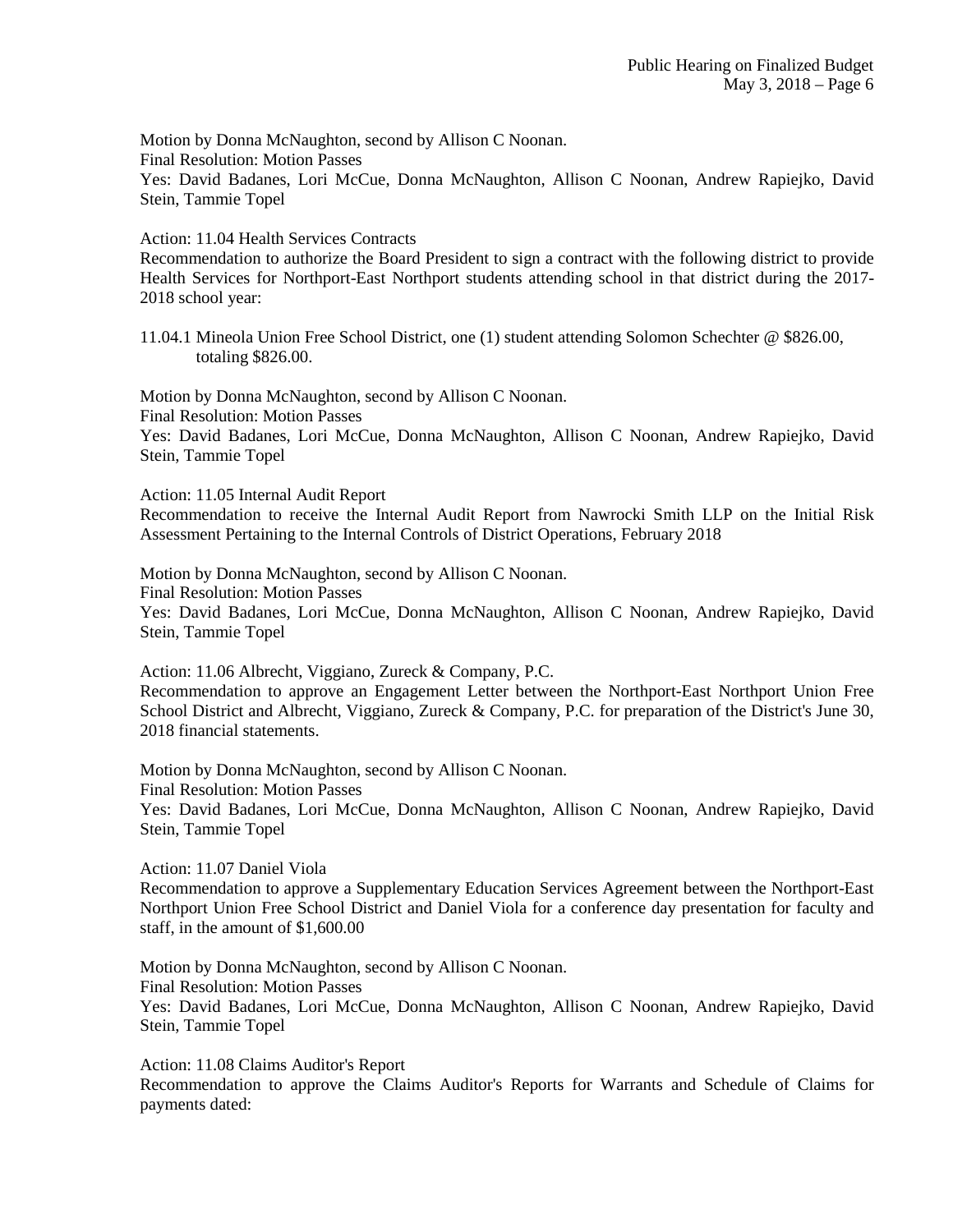March 9, 2018 (Payroll Trust & Agency Warrant), March 15, 2018 (Accounts Payable Warrant), March 23, 2018 (Payroll Trust & Agency Warrant), March 29, 2018 (Accounts Payable Warrant), March 2018 (Claims Audit Report)

Motion by Donna McNaughton, second by Allison C Noonan. Final Resolution: Motion Passes Yes: David Badanes, Lori McCue, Donna McNaughton, Allison C Noonan, Andrew Rapiejko, David Stein, Tammie Topel

Action: 11.09 Claims Auditor's Report - Payroll Audit Recommendation to approve the Claims Auditor's Report - Payroll Audit for the Payroll Distribution/Audit dated March 9, 2018 (Central Office)

Motion by Donna McNaughton, second by Allison C Noonan. Final Resolution: Motion Passes Yes: David Badanes, Lori McCue, Donna McNaughton, Allison C Noonan, Andrew Rapiejko, David Stein, Tammie Topel

Action: 11.10 Transfer of General Fund Appropriations Recommendation to approve Transfer of General Fund Appropriations in the 2017-2018 fiscal year

Motion by Donna McNaughton, second by Allison C Noonan. Final Resolution: Motion Passes Yes: David Badanes, Lori McCue, Donna McNaughton, Allison C Noonan, Andrew Rapiejko, David Stein, Tammie Topel

Action: 11.11 Transfer of School Lunch Fund Appropriations Recommendation to approve Transfer of School Lunch Fund Appropriations in the 2017-2018 fiscal year

Motion by Donna McNaughton, second by Allison C Noonan. Final Resolution: Motion Passes Yes: David Badanes, Lori McCue, Donna McNaughton, Allison C Noonan, Andrew Rapiejko, David Stein, Tammie Topel

Action: 11.12 DLG Music Inc.

Recommendation to approve a Revised Supplementary Education Services Agreement between the Northport-East Northport Union Free School District and DLG Music Inc for IB Music Accompanist for Internal Assessments in the amount of \$765.00

Motion by Donna McNaughton, second by Allison C Noonan. Final Resolution: Motion Passes Yes: David Badanes, Lori McCue, Donna McNaughton, Allison C Noonan, Andrew Rapiejko, David Stein, Tammie Topel

## **12. SUPERINTENDENT'S REPORT - FOR INFORMATION ONLY**

Information: 12.01 Schedule H - Use of Facilities

Trustee Topel updated the Board on her attendance at the New York State School Boards Association's Summit on Equity and Opportunity for Every Student held in New York City. Trustee Topel stated that it was a phenomenal conference with guest speakers from Teachers College Columbia University on experiences students had, studies performed on diversity and trust in teachers. A speaker recommended asking question of students regarding educational inequality and extrapolating the differences in student